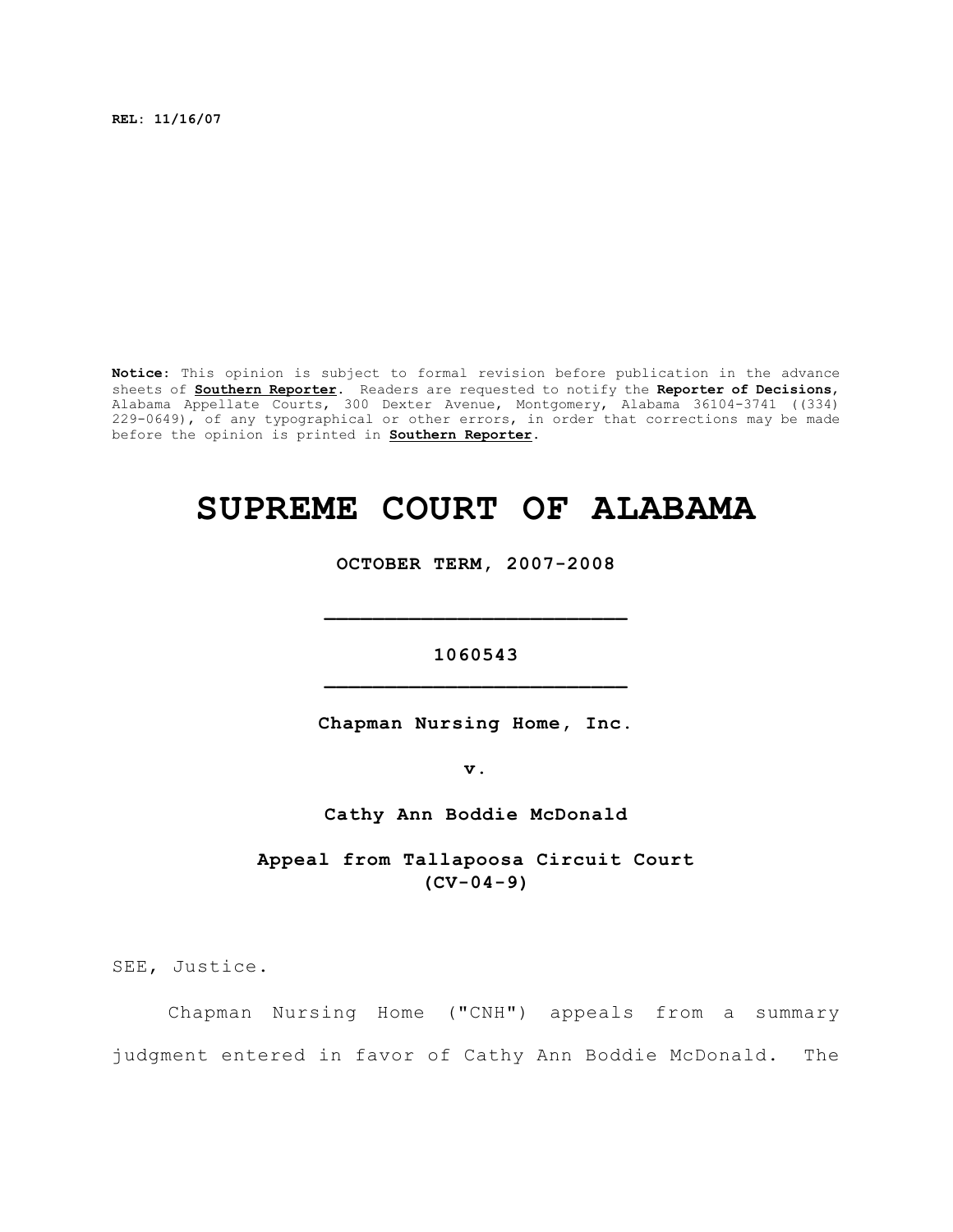trial court found that CNH's claims of fraud and civil theft were barred by the affirmative defenses of res judicata and collateral estoppel. We affirm on the basis that CNH's claims are barred by the doctrine of res judicata.

#### Facts and Procedural History

In March 2003, CNH terminated the employment of Cathy Ann Boddie McDonald and James Chapman. McDonald had been employed as a bookkeeper, and her job responsibilities included accepting and depositing the checks of residents at CNH. CNH accused both McDonald and Chapman of endorsing and cashing checks that were payable to CNH. CNH claims that because of Chapman and McDonald's actions, CNH has been deprived of over \$1,000,000.

After CNH terminated McDonald's employment, McDonald applied for unemployment compensation pursuant to § 25-4-1 et seq., Ala. Code 1975. A hearing officer of the Department of Industrial Relations, the administrative agency that determines unemployment-compensation eligibility, heard McDonald's claim. The hearing officer found that McDonald was eligible to receive unemployment-compensation benefits despite CNH's argument that McDonald was not eligible because, CNH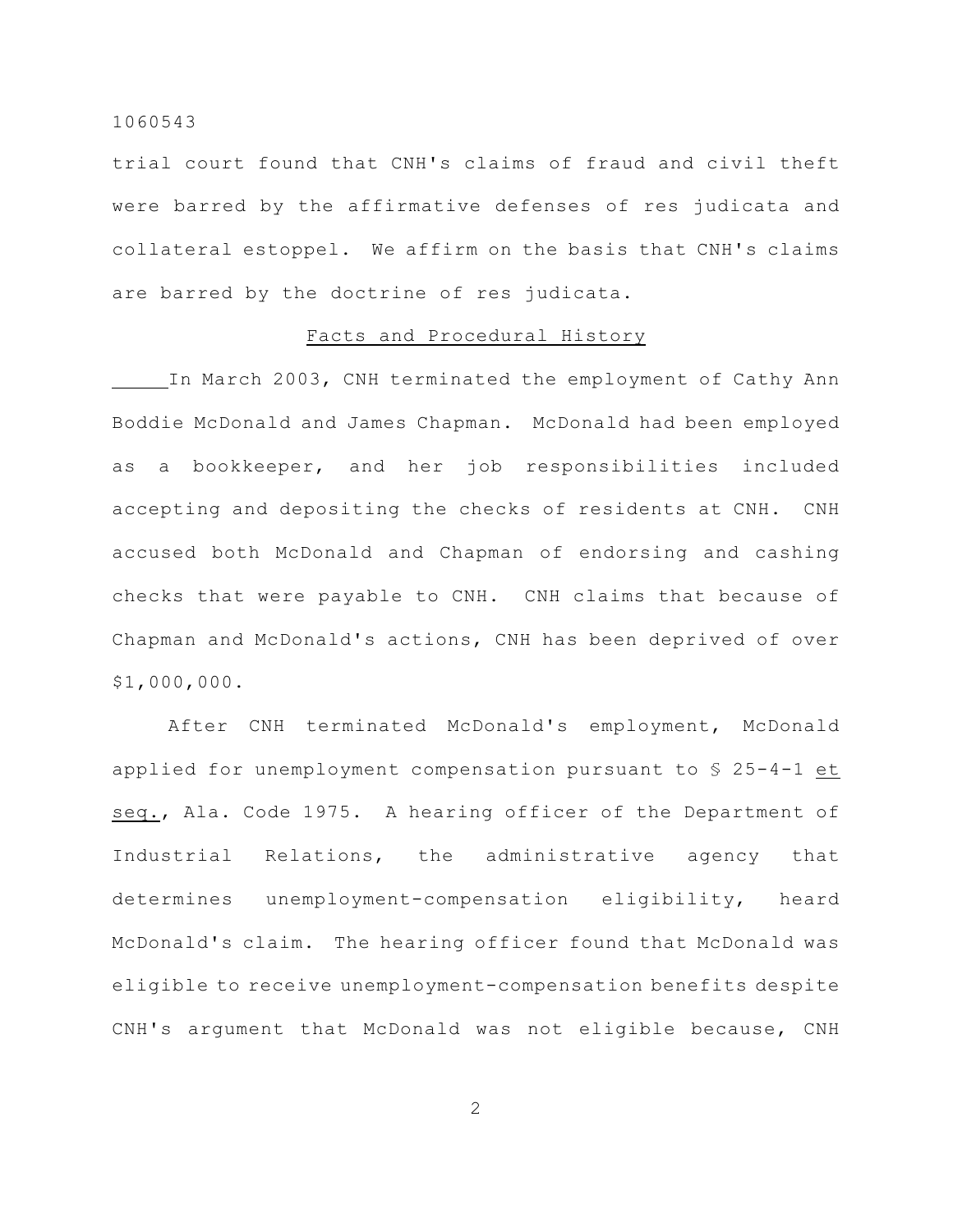argued, she engaged in dishonest and criminal  $acts.$ <sup>1</sup>  $CNH$ appealed the hearing officer's decision to the hearings and appeals division of the Department of Industrial Relations. CNH and McDonald were represented by counsel on appeal, and both parties presented testimony and admitted documents into evidence. The appeals division affirmed the decision of the hearing officer and stated that "[t]he evidence does not show conclusively that the claimant misappropriated company funds or knowingly aided and abetted others in the theft of funds." CNH applied for leave to appeal that decision to the board of appeals pursuant to  $\frac{1}{2}$  25-4-92(c), Ala. Code 1975. The board of appeals denied CNH's application for leave to appeal. CNH promptly appealed to the Coosa Circuit Court pursuant to § 25- 4-95, Ala. Code 1975, which provides that the appropriate circuit court for judicial review of the decision of a hearing officer of the Department of Industrial Relations is the circuit court in the county where the claimant resides. The statute specifies that the trial in the circuit court is de

 $S<sup>1</sup>$ Section 25-4-78(3)a, Ala. Code 1975, provides that an individual is disqualified from receiving unemploymentcompensation benefits if that individual "was discharged or removed from his work for a dishonest or criminal act committed in connection with his work."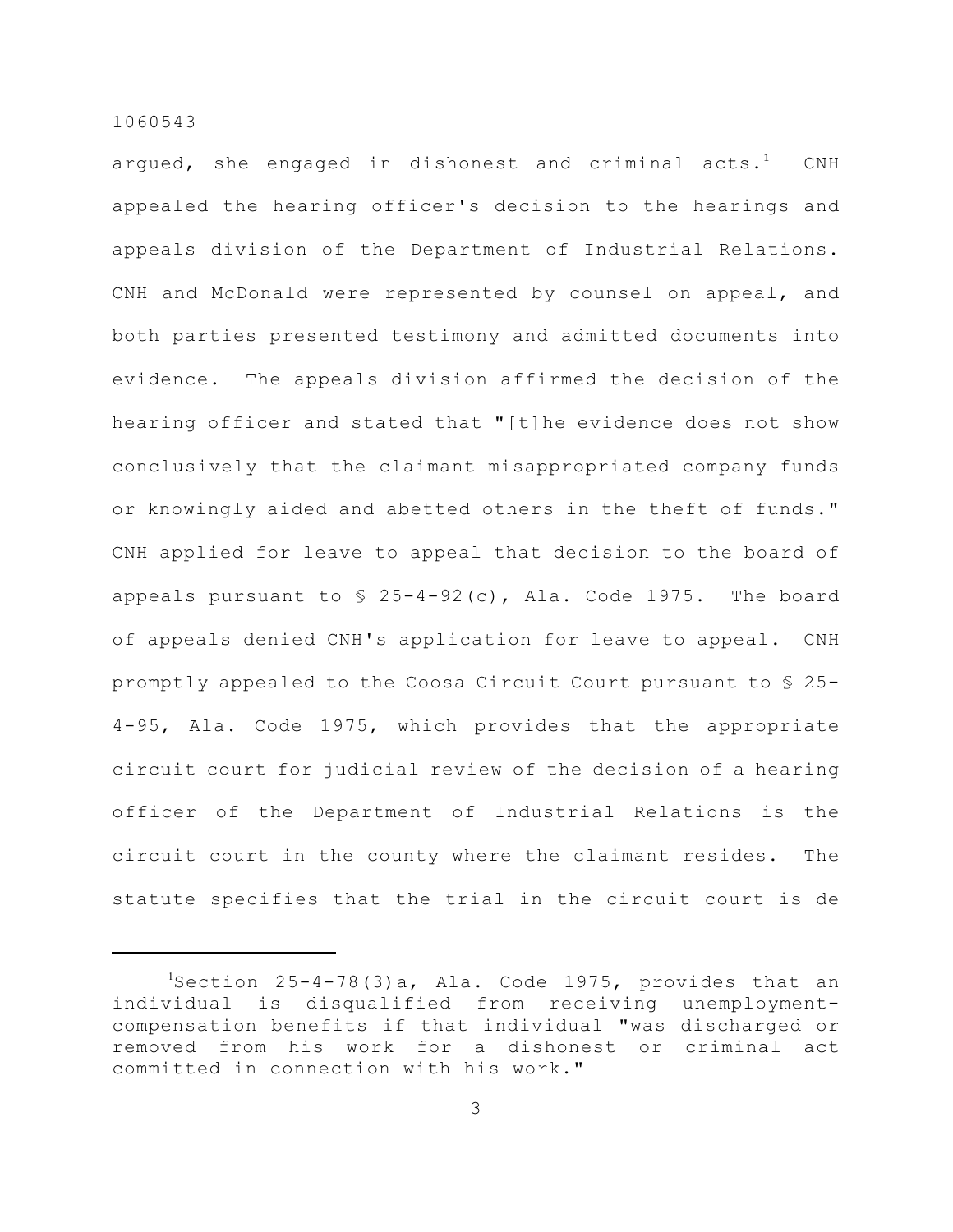novo.

While the appeal of the hearing officer's decision was pending in the Coosa Circuit Court, CNH brought a civil action against McDonald and James Chapman in the Tallapoosa Circuit Court alleging fraud, negligence/wantonness, conspiracy to commit fraud, breach of fiduciary duty, suppression, and civil theft. McDonald moved to dismiss the civil action or, in the alternative, to transfer the civil action pursuant to § 6-5- 440, Ala. Code 1975, from the Tallapoosa Circuit Court to the Coosa Circuit Court. Section 6-5-440 provides:

"No plaintiff is entitled to prosecute two actions in the courts of this state at the same time for the same cause and against the same party. In such a case, the defendant may require the plaintiff to elect which he will prosecute, if commenced simultaneously, and the pendency of the former is a good defense to the latter if commenced at different times."

The Tallapoosa Circuit Court granted McDonald's motion to transfer. CNH then petitioned this Court for the writ of mandamus asking this Court to set aside the transfer order. We held that the transfer was not authorized by  $\frac{1}{5}$  6-5-440 and issued the writ of mandamus. Ex parte Chapman Nursing Home, Inc., 903 So. 2d 813 (Ala. 2004).

At the time, CNH's administrative appeal from the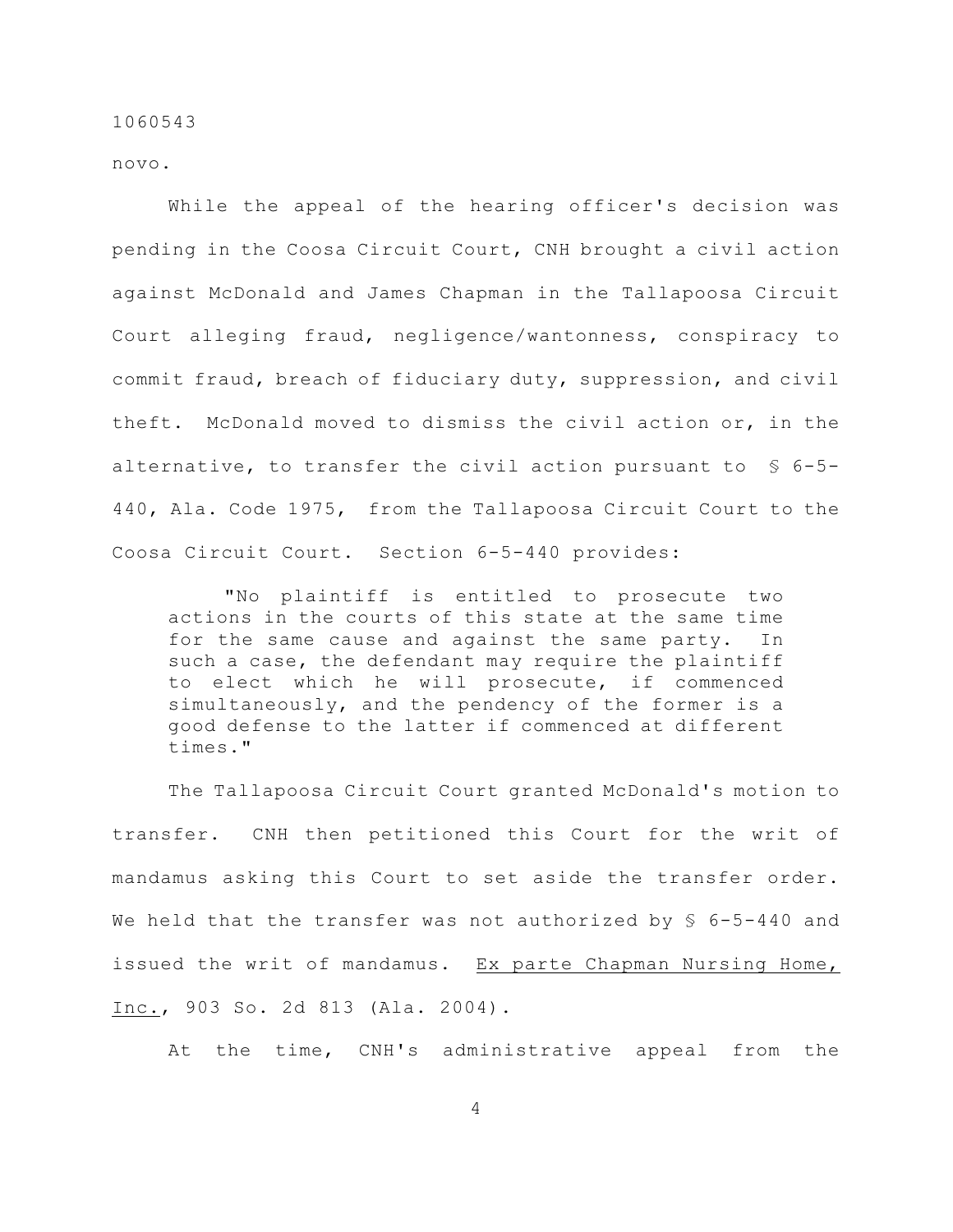decision of the hearing officer was still pending in the Coosa Circuit Court. The civil action in the Tallapoosa Circuit Court did not immediately go to trial, and the case was twice set for a docket call. On December 29, 2005, McDonald moved the trial court pursuant to § 6-5-440 to require CNH to elect which action it chose to pursue.<sup>2</sup> McDonald contended that the Tallapoosa and Coosa County actions required similar factual resolutions, and, as a result, that CNH was not entitled to pursue simultaneous actions under the statute. CNH responded by notifying the Tallapoosa Circuit Court that "[p]laintiff elects to prosecute the above styled action in Tallapoosa County." Following CNH's election to pursue its civil action in the Tallapoosa Circuit Court, the Department of Industrial Relations moved the Coosa Circuit Court to dismiss CNH's administrative appeal pending in that court.<sup>3</sup> The Coosa

 $3$ Section 6-5-440 provides that "the defendant may require the plaintiff to elect which he will prosecute, if [the two actions are] commenced simultaneously," and if they are "for the same cause and against the same party." Whether  $\S$  6-5-440 applied to these actions is not a question before us on this appeal.

 ${}^{3}$ At this stage of the proceedings, McDonald remained the only defendant in CNH's civil action because the trial court had previously granted CNH's motion to dismiss with prejudice James Chapman as a defendant in the case.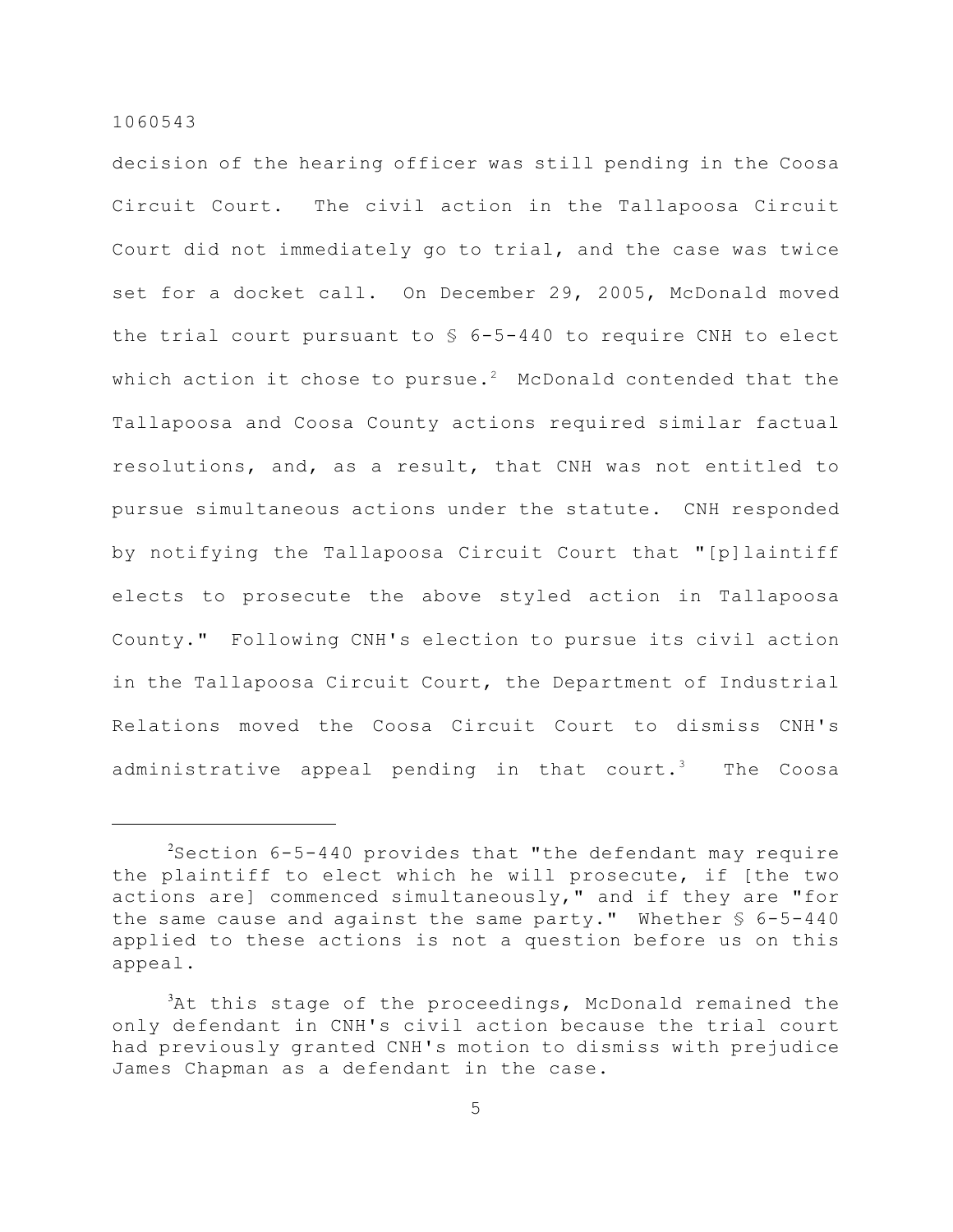Circuit Court granted that motion and dismissed CNH's appeal.

Several months after CNH's administrative appeal in the Coosa Circuit Court had been dismissed, McDonald amended her answer to assert that CNH's civil claims were barred by the affirmative defenses of res judicata and collateral estoppel.<sup>4</sup> McDonald then moved for a summary judgment, arguing that questions as to her involvement in the alleged fraud and theft had already been decided in the unemployment-compensation hearing. The Tallapoosa Circuit Court agreed with McDonald and, entered a summary judgment in her favor. CNH now appeals.

## Standard of Review

"We review the trial court's grant or denial of a summary judgment motion de novo." Smith v. State Farm Mut. Auto. Ins.

<sup>&</sup>lt;sup>4</sup>CNH points out in its brief to this Court that McDonald amended her answer without leave of court as required by Rule 15(a), Ala. R. Civ. P. However, the record contains no evidence indicating that CNH objected to McDonald's amended answer; therefore, any argument that her amendment was improper has not been properly preserved for appellate review. See Bechtel v. Crown Cent. Petroleum Corp., 451 So. 2d 793, 796 (Ala. 1984) ("'If an affirmative defense is not pleaded it is waived to the extent that the party who should have pleaded the affirmative defense may not introduce evidence in support thereof, unless the adverse party makes no objection in which case the issues are enlarged ....'") (quoting Smith v. Combustion Res. Eng'g, Inc., 431 So. 2d 1249, 1251 (Ala. 1983)).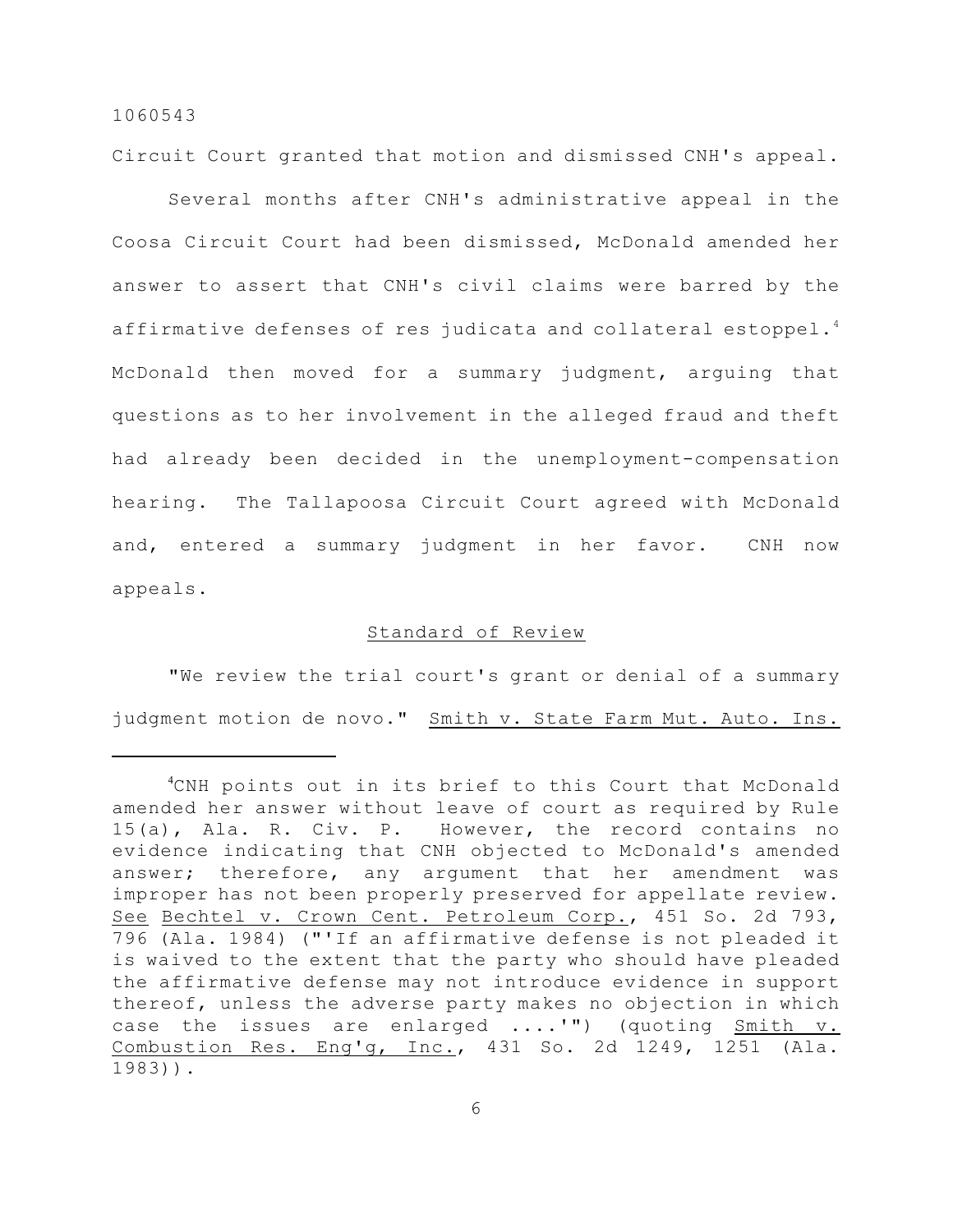Co., 952 So. 2d 342, 346 (Ala. 2006) (citing Bockman v. WCH, L.L.C., 943 So. 2d 789 (Ala. 2006)). A summary judgment is proper if there is no genuine issue of material fact and the moving party is entitled to a judgment as a matter of law. Rule  $56(c)(3)$ , Ala. R. Civ. P. If the movant meets this initial burden, the burden then shifts to the nonmovant to present "substantial evidence" showing that a genuine issue of material fact exists. Ex parte Alfa Mut. Gen. Ins. Co., 742 So. 2d 182, 184 (Ala. 1999). Substantial evidence is "evidence of such weight and quality that fair-minded persons in the exercise of impartial judgment can reasonably infer the existence of the fact sought to be proved." West v. Founders Life Assurance Co. of Florida, 547 So. 2d 870, 871 (Ala. 1989). In determining whether a genuine issue of material fact exists, this Court views the evidence in the light most favorable to the nonmovant and resolves all reasonable doubts in favor of the nonmovant. Jones v. BP Oil Co., 632 So. 2d 435, 436 (Ala. 1993). Moreover, "[t]he trial court's ruling on a question of law carries no presumption of correctness, and this Court reviews de novo the trial court's conclusion as to the appropriate legal standard to be applied." Dunlap v. Regions Fin. Corp., [Ms. 1060384, October 5, 2007] So. 2d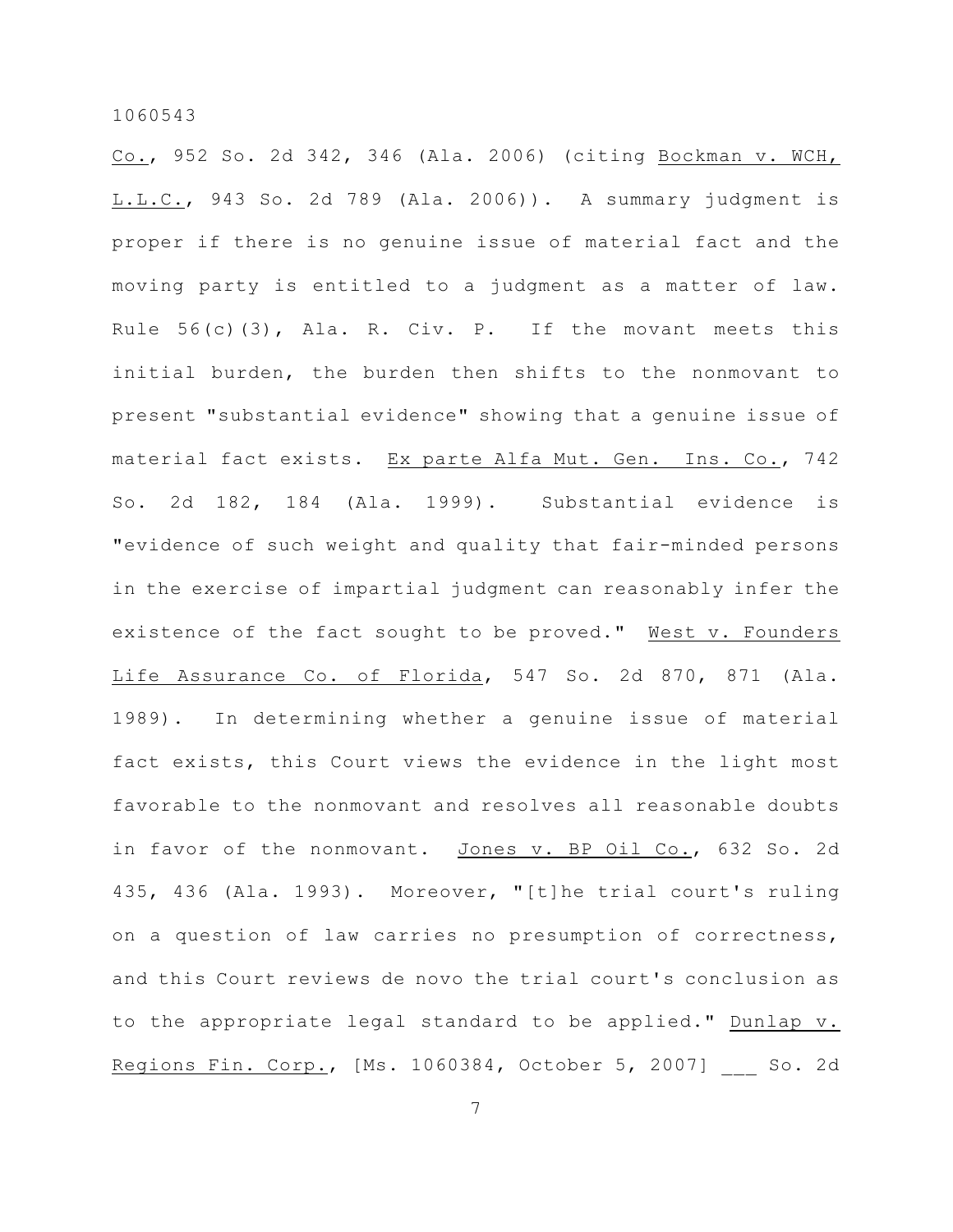, (Ala. 2007) (citing Ex parte Graham, 702 So. 2d 1215, 1221 (Ala. 1997)).

#### Analysis

CNH argues that the Tallapoosa Circuit Court erred by entering a summary judgment in favor of McDonald on the grounds of res judicata because, it argues, the requirements for res judicata are not satisfied. CNH contends that there is no final judgment on the merits, that the parties in the two actions are not the same, and that the administrative appeal and the civil action are not the same causes of action because different standards of proof apply in the administrative appeal and the civil action. CNH also argues that even if res judicata or collateral estoppel does apply, McDonald should be estopped from raising those affirmative defenses because it was she who compelled CNH to elect which action it would pursue, and it is that election that resulted in the dismissal of CNH's administrative appeal in the Coosa Circuit Court.

We initially address whether the affirmative defenses of res judicata and collateral estoppel apply to procedurally bar CNH's civil action in the Tallapoosa Circuit Court.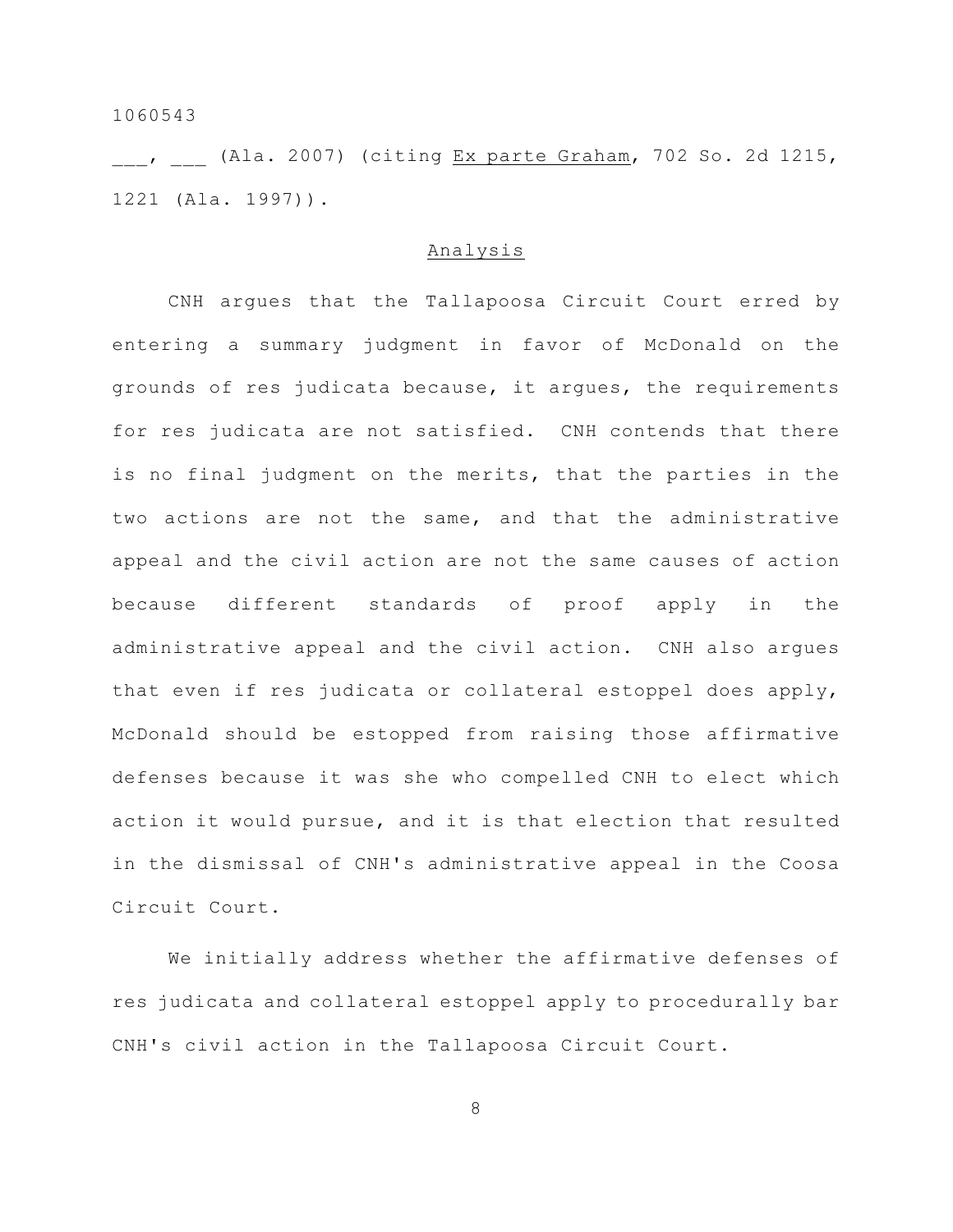"Res judicata and collateral estoppel are two closely related, judicially created doctrines that preclude the relitigation of matters that have been previously adjudicated or, in the case of res judicata, that could have been adjudicated in a prior action.

"'The doctrine of res judicata, while actually embodying two basic concepts, usually refers to what commentators label "claim preclusion," while collateral estoppel ... refers to "issue preclusion," which is a subset of the broader res judicata doctrine.'"

Lee L. Saad Constr. Co. v. DPF Architects, P.C., 851 So. 2d 507, 516 (Ala. 2002) (quoting Little v. Pizza Wagon, Inc., 432 So. 2d 1269, 1272 (Ala. 1983) (Jones, J., concurring specially)). Two causes of action are the same for res judicata purposes when the following four elements are satisfied: "(1) a prior judgment on the merits, (2) rendered by a court of competent jurisdiction, (3) with substantial identity of the parties, and (4) with the same cause of action presented in both actions." Equity Res. Mgmt., Inc. v. Vinson, 723 So. 2d 634, 636 (Ala. 1998). "If those four elements are present, then any claim that was, or that could have been, adjudicated in the prior action is barred from further litigation." Id. (citing Dairyland Ins. Co. v. Jackson, 566 So. 2d 723, 725-26 (Ala. 1990)).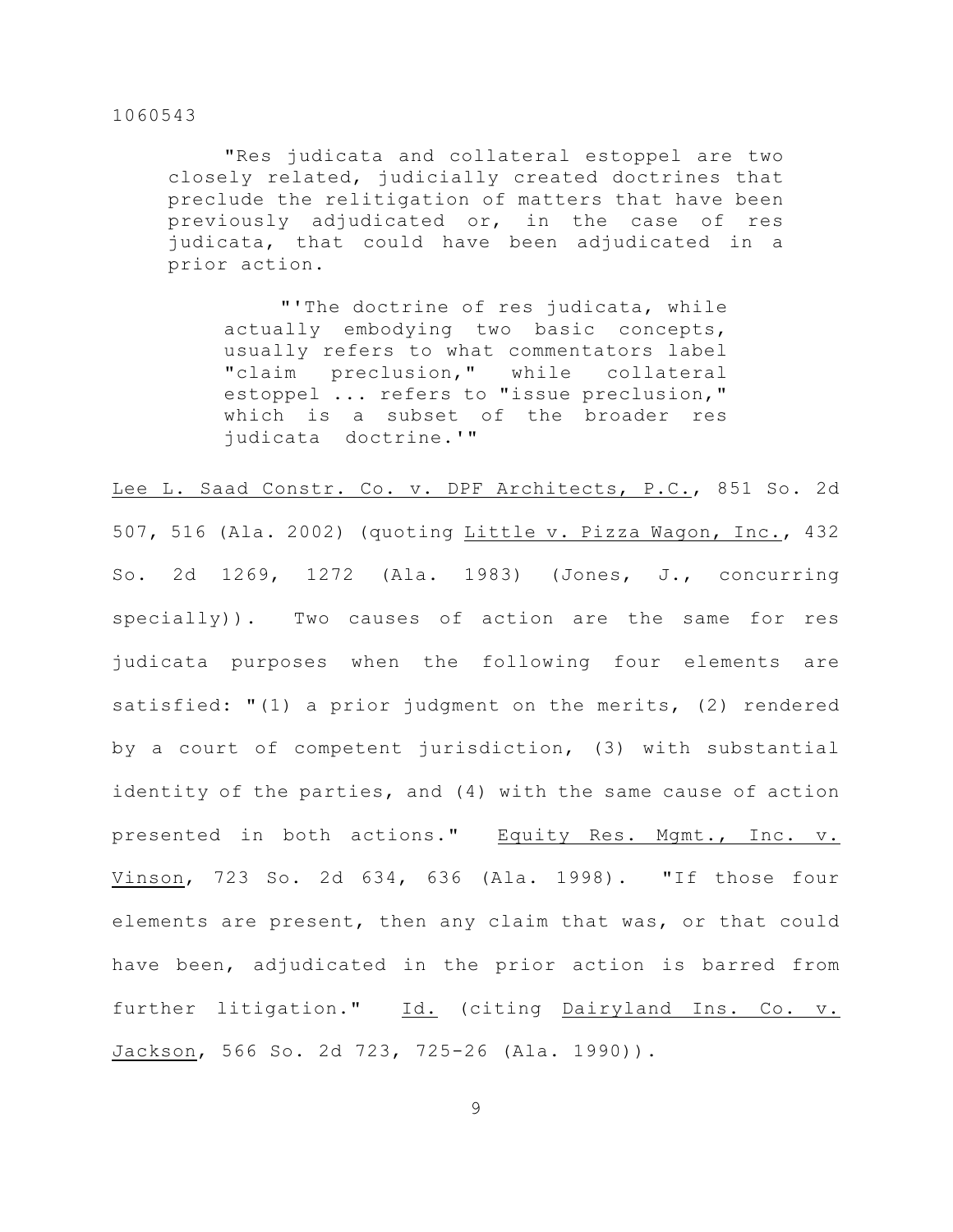CNH denies that the first element of res judicata, a prior judgment on the merits, is satisfied because the final judgment McDonald relies upon is the Coosa Circuit Court's dismissal of its administrative appeal. CNH contends that the dismissal was not a prior judgment on the merits because the dismissal order recognized that CNH had elected to pursue the action in the Tallapoosa Circuit Court rather than the Coosa Circuit Court. McDonald responds that there is a final judgment on the merits because, she argues, the hearing officer's findings that McDonald had not engaged in dishonest or criminal behavior became final by operation of law when CNH dismissed its appeal and the statutory time allotted for appeal had elapsed. 5

We agree with McDonald that CNH's dismissal of its appeal from the decision of the administrative agency operates as a final judgment on the merits. CNH appealed the adverse decision of the hearing officer to the Coosa Circuit Court

 $5$ Section 25-4-94(d), Ala. Code 1975, provides that, in the absence of an appeal, a decision of the board of appeals becomes final 10 days after the parties receive notice of the decision by mail. Section 25-4-95, Ala. Code 1975, provides that within 30 days after the decision of the board of appeals has become final, a party may seek judicial review of the decision by filing a notice of appeal in the circuit court in the county where the claimant resides.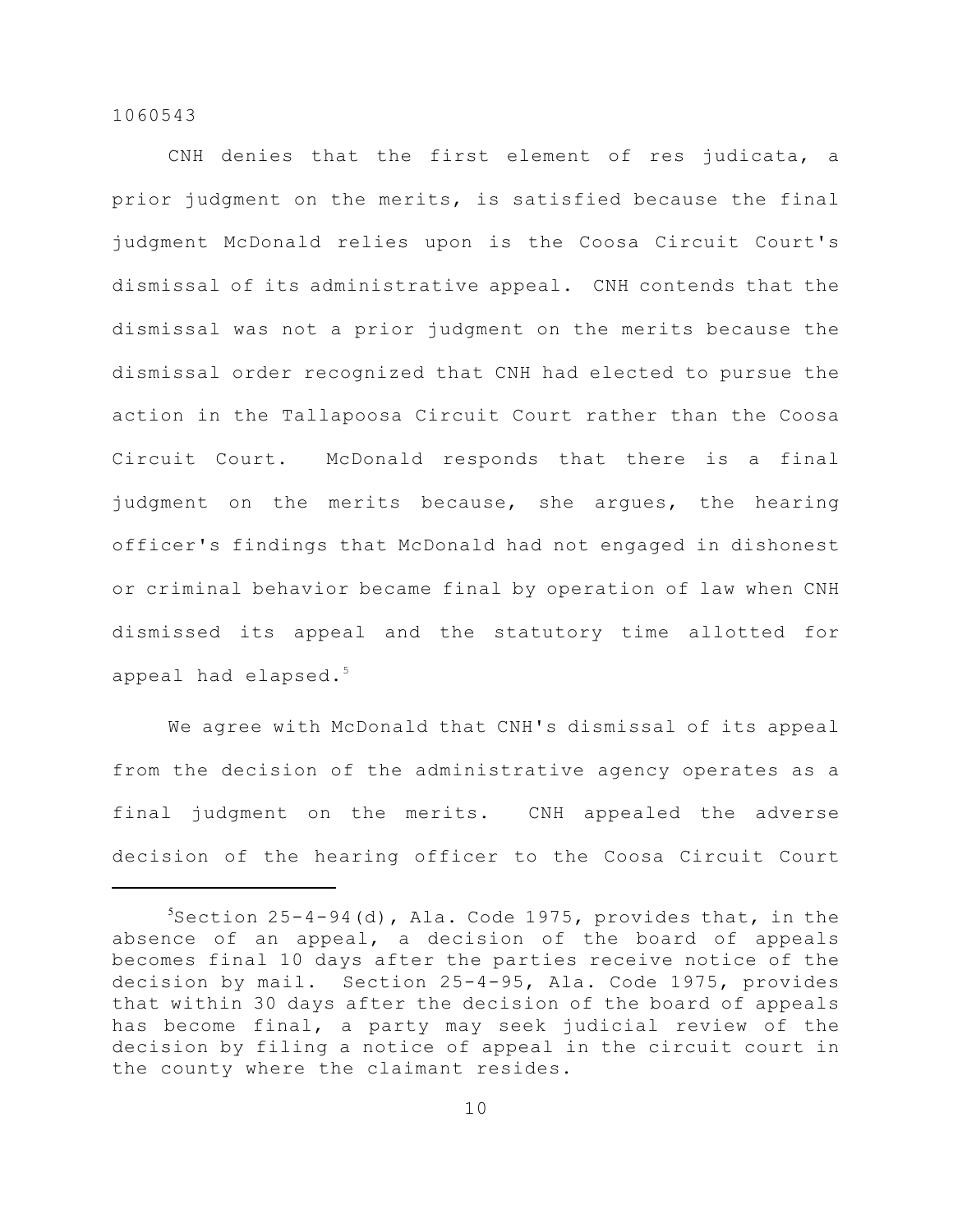pursuant to § 25-4-95, Ala. Code 1975. CNH subsequently dismissed its appeal, and once CNH's time to appeal the decision of the hearing officer had elapsed, the dismissal of the appeal was effectively with prejudice. Ex parte Buffalo Rock Co., 941 So. 2d 273, 278 (Ala. 2006) ("[An] agreement to dismiss personal-injury claim without prejudice precluded the filing of a new claim when plaintiff failed to present evidence indicating that agreement included waiver of the statute-of-limitations defense." (summarizing holding in Jones v. Phillips, 553 So. 2d 106 (Ala. 1989))). Once the time for appeal had expired, the hearing officer's decision that CNH had failed to adduce sufficient evidence proving that McDonald had committed fraud became a final judgment on the merits. We therefore conclude that the first element of res judicata is satisfied.

The second element of res judicata is that the final judgment on the merits must have been rendered by a court of competent jurisdiction. This second element is satisfied because this Court has held that an administrative agency is empowered to issue decisions on matters that fall within the ambit of its statutory jurisdiction. "'The rule which forbids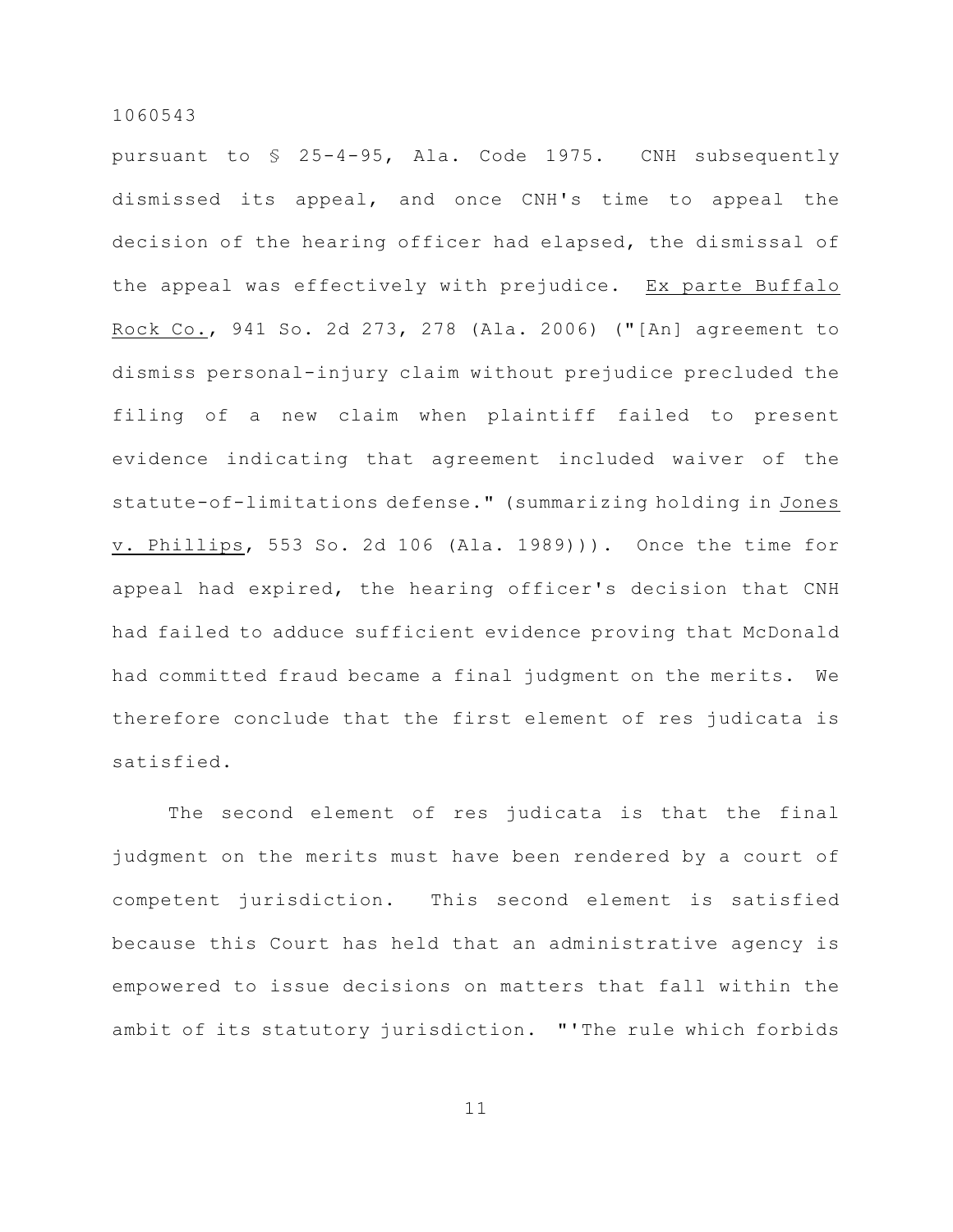the reopening of a matter once judicially determined by competent authority applies as well to the judicial and quasijudicial acts of public, executive, or administrative officers and boards acting within their jurisdiction as to the judgments of courts having general judicial powers.'" Limbaugh v. Board of Managers, City of Birmingham Ret. & Relief Sys., 628 So. 2d 623, 624 (Ala. Civ. App. 1993) (quoting Mahaffey v. Board of Managers, 515 So. 2d 1261, 1262 (Ala. Civ. App. 1987)). Because the hearing officer has statutory jurisdiction to render binding decisions on unemploymentcompensation-benefit claims, the decision that McDonald was entitled to unemployment benefits was rendered by a court of competent jurisdiction.

CNH argues that the third element of res judicata is not satisfied because, it says, the parties in the unemploymentcompensation dispute differed from the parties in the civil action. CNH argues that the parties in the two cases are not substantially similar because the Department of Industrial Relations was a defendant in the unemployment-compensation action, but it is not a party in the civil action. McDonald contends that the parties in the two actions are substantially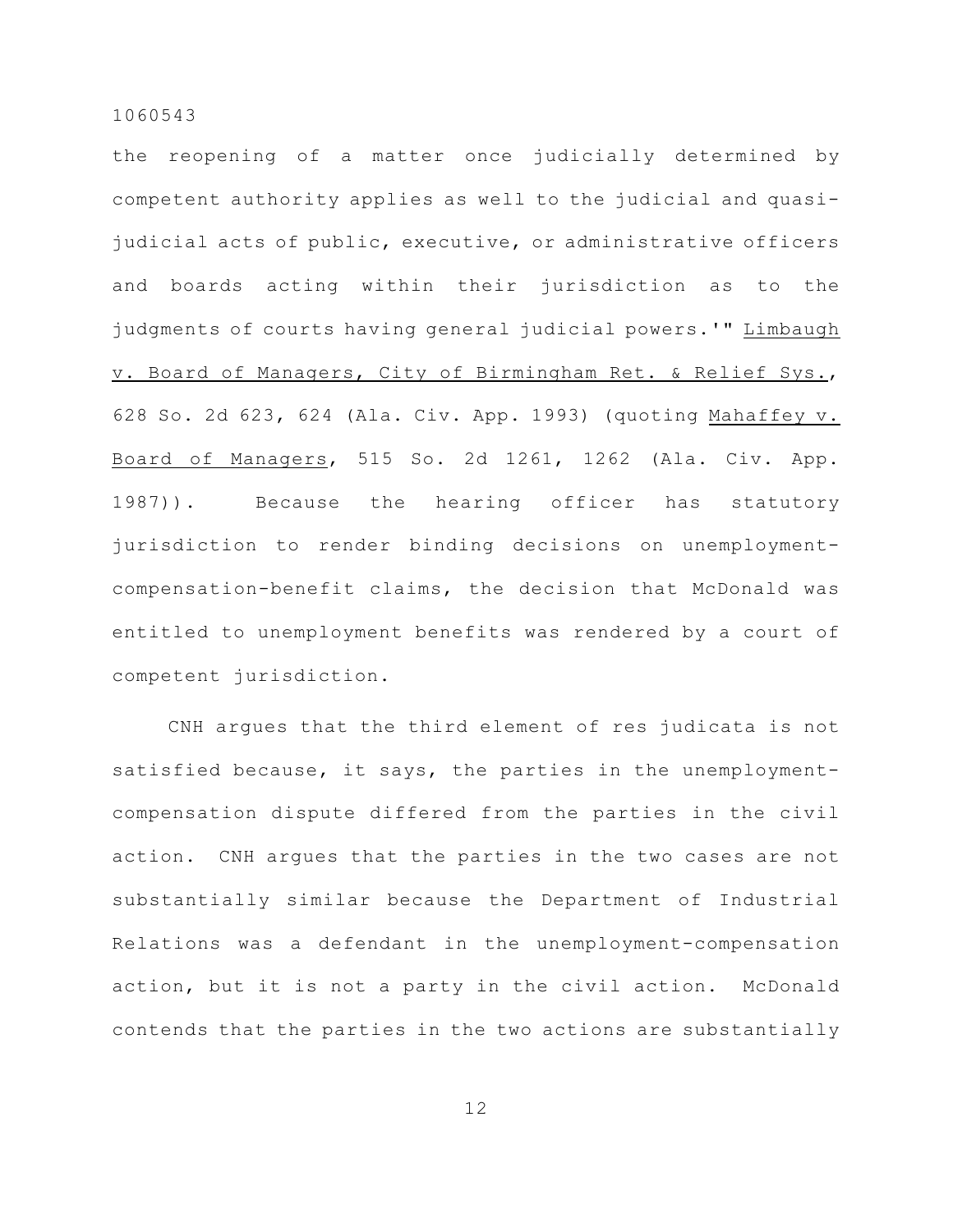similar because CNH and McDonald were adverse parties in the unemployment-compensation dispute and are adverse parties in the civil action. We agree with McDonald.

"'[T]he party identity criterion of res judicata does not require complete identity, but only that the party against whom res judicata is asserted was either a party or in privity with a party to the prior action[.]'" Dairyland Ins. Co. v. Jackson, 566 So. 2d at 725 (quoting Whisman v. Alabama Power Co., 512 So. 2d 78, 82 (Ala. 1987)). Our caselaw requires that "there is a substantial identity of parties in the two actions." Ex parte Ford Motor Credit Co., 772 So. 2d 437, 440 (Ala. 2000). Substantial identity requires that the "'parties be identical, sometimes referred to as the mutuality of estoppel requirement.'" Stewart v. Brinley, 902 So. 2d 1, 10 (Ala. 2004) (quoting McMillian v. Johnson, 878 F. Supp. 1473, 1520 (M.D. Ala. 1995)). CNH is incorrect that the presence of the Department of Industrial Relations as one of the defendants in the unemployment-compensation action destroys the element of substantial identity of the parties in this case. CNH was adverse to McDonald in the unemploymentcompensation action and is currently adverse to McDonald in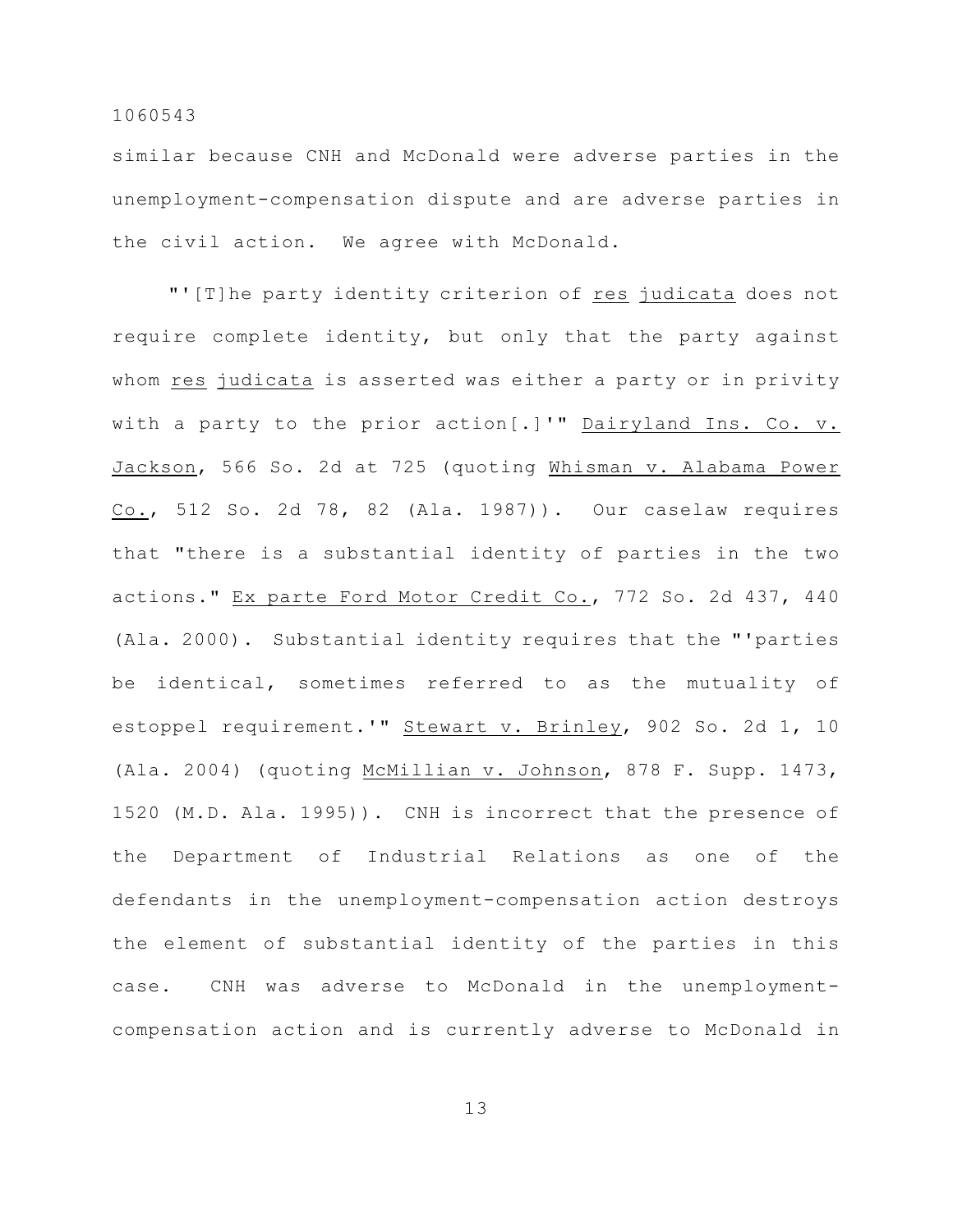this civil action. Therefore, CNH and McDonald satisfy the mutuality-of-estoppel requirement.

The fourth and final element of res judicata is that the same cause of action must be present in both actions. McDonald argues that the two actions are the same for res judicata purposes because, she says, the conduct CNH claims was fraudulent and dishonest arises out of the same nucleus of operative facts. McDonald asserts that "[b]oth the Coosa case (along with the administrative hearing) and the Tallapoosa case share one central issue: the reason for McDonald's discharge, i.e., the sufficiency of the evidence of her alleged defalcation." McDonald's brief at 20. CNH contends that the causes of action in the unemployment-compensation action and the civil action are not the same actions because, it says, the two actions serve different purposes. The purpose of the unemployment-compensation action was to determine McDonald's eligibility for unemployment benefits, but in the civil action CNH seeks monetary compensation for the fraudulent theft that CNH alleges McDonald engaged in while she was a CNH employee. We disagree.

Discussing the same-cause-of-action element of res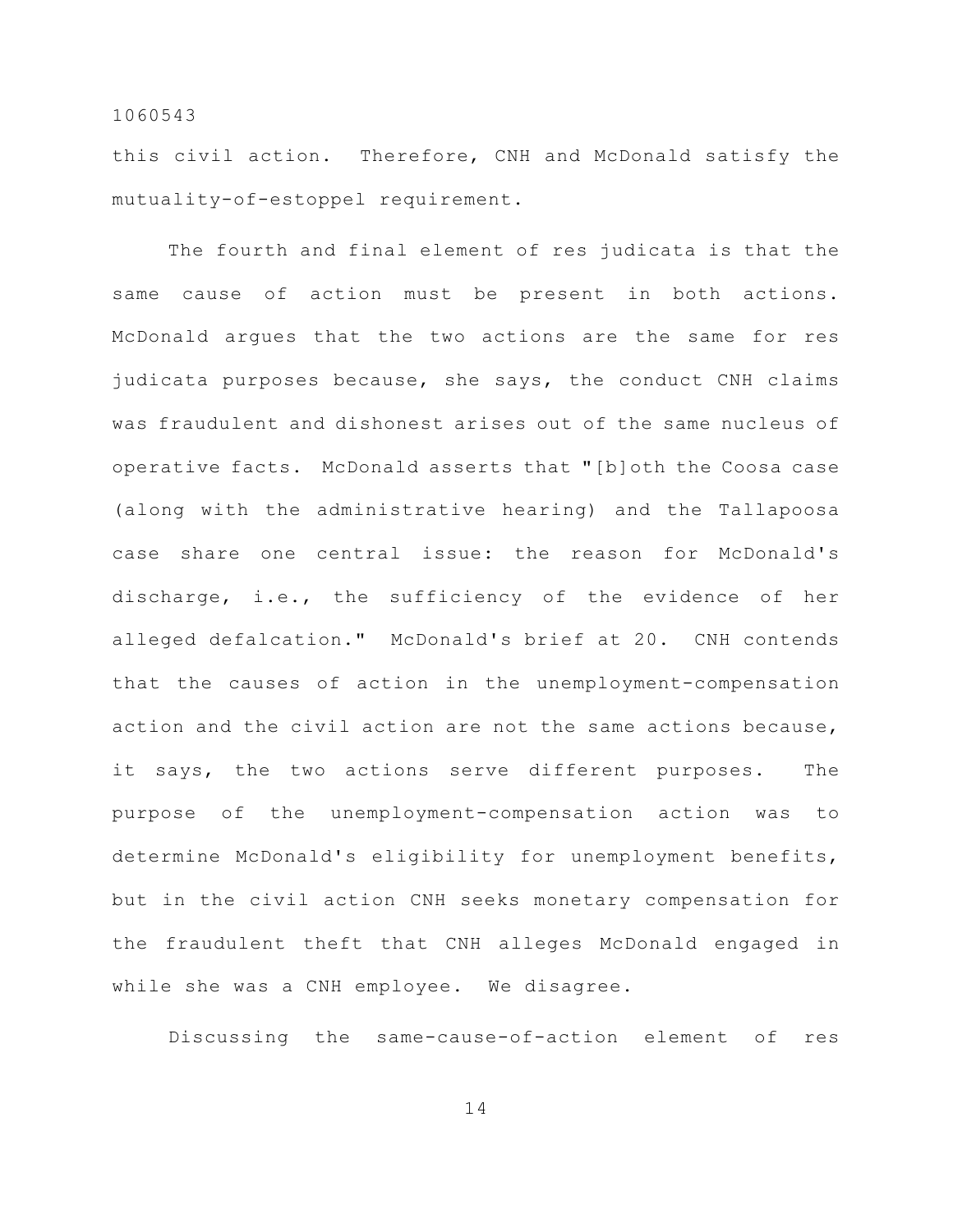judicata, this Court has noted that "'"the principal test for comparing causes of action [for the application of res judicata] is whether the primary right and duty or wrong are the same in each action."'" Old Republic Ins. Co. v. Lanier, 790 So. 2d 922, 928 (Ala. 2000) (quoting Wesch v. Folsom, 6 F.3d 1465, 1471 (11th Cir. 1993)). This Court further stated: "'Res judicata applies not only to the exact legal theories advanced in the prior case, but to all legal theories and claims arising out of the same nucleus of operative facts.'" 790 So. 2d at 928 (quoting Wesch, 6 F.3d at 1471). As a result, two causes of action are the same for res judicata purposes "'when the same evidence is applicable in both actions.'" Old Republic Ins. Co., 790 So. 2d at 928 (quoting Hughes v. Martin, 533 So. 2d 188, 191 (Ala. 1988)).

In Broughton v. Merchants National Bank, 476 So. 2d 97 (Ala. 1985), this Court held that the same-cause-of-action requirement was satisfied under circumstances similar to those here. In that case, Elliott Broughton, an heir of the decedent, challenged the settlement of the decedent's estate because, he alleged, Merchants Bank, the administrator and executor of the estate, had mismanaged the assets of a living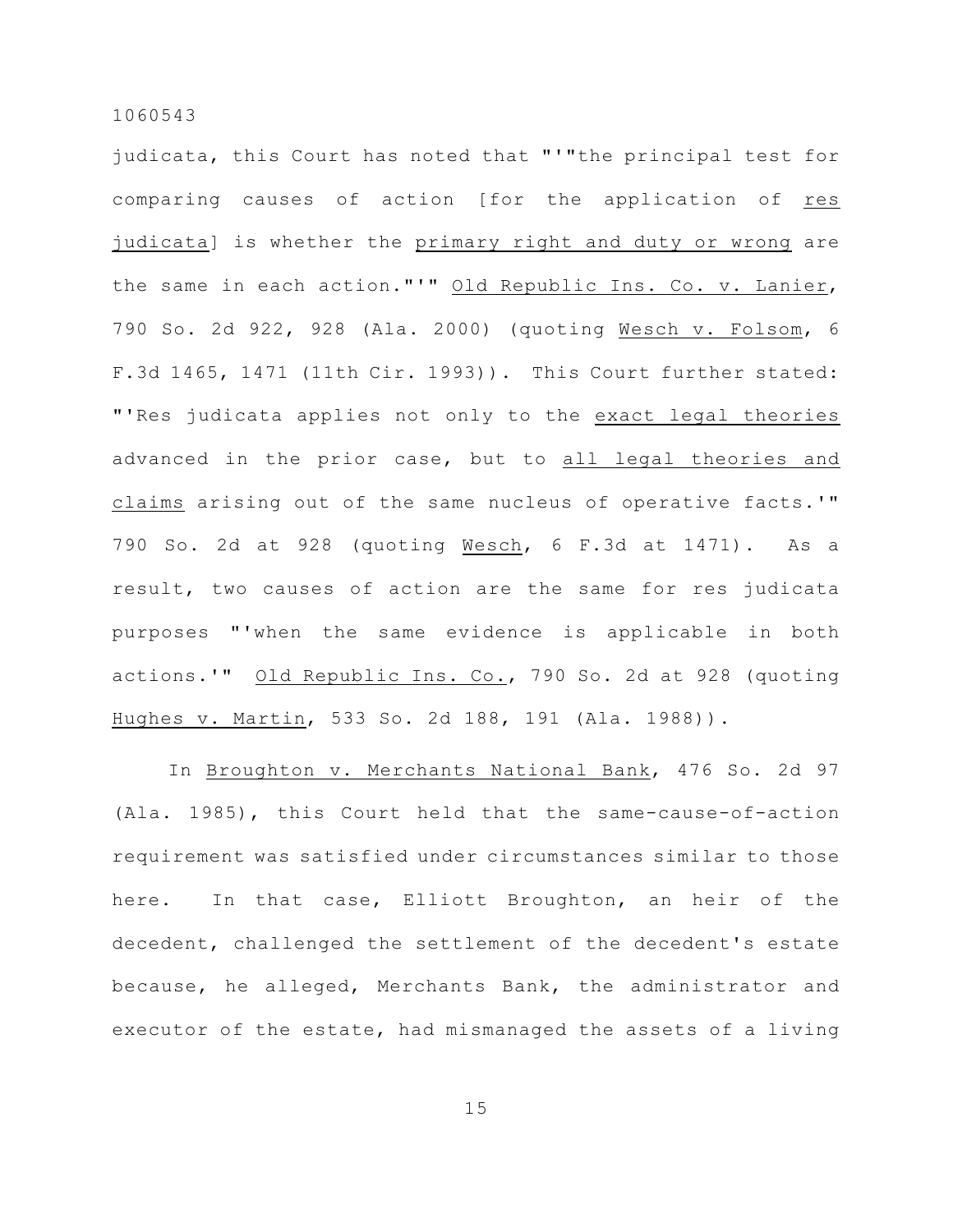trust, thereby depriving Broughton of a portion of his testamentary disposition. The probate court disagreed and found that Merchants had properly administered Mrs. Broughton's estate. 476 So. 2d at 99. Instead of appealing the decision of the probate court, Broughton filed a new complaint in the Mobile Circuit Court alleging negligence, willful and wanton neglect, reckless mismanagement of the trust, fraud, and conspiracy to defraud. Broughton contended that the doctrine of res judicata did not apply because he had not raised the tort claims in the contest challenging Merchants Bank's handling of the estate. 476 So. 2d at 99-100. The trial court held that Broughton's claims were barred by the doctrine of res judicata, and this Court affirmed that decision, stating that "the allegations asserted by Broughton in the probate court and the claims he now asserts in this case arose from the same nucleus of circumstances, those being Merchants' handling of the trust and the estate, as well as the alleged conflict of interest or fraud resulting therefrom." 476 So. 2d at 102. This Court also concluded that the two actions were the same for res judicata purposes because "Broughton ha[d] not presented in this action any new or different evidence from that which he presented in the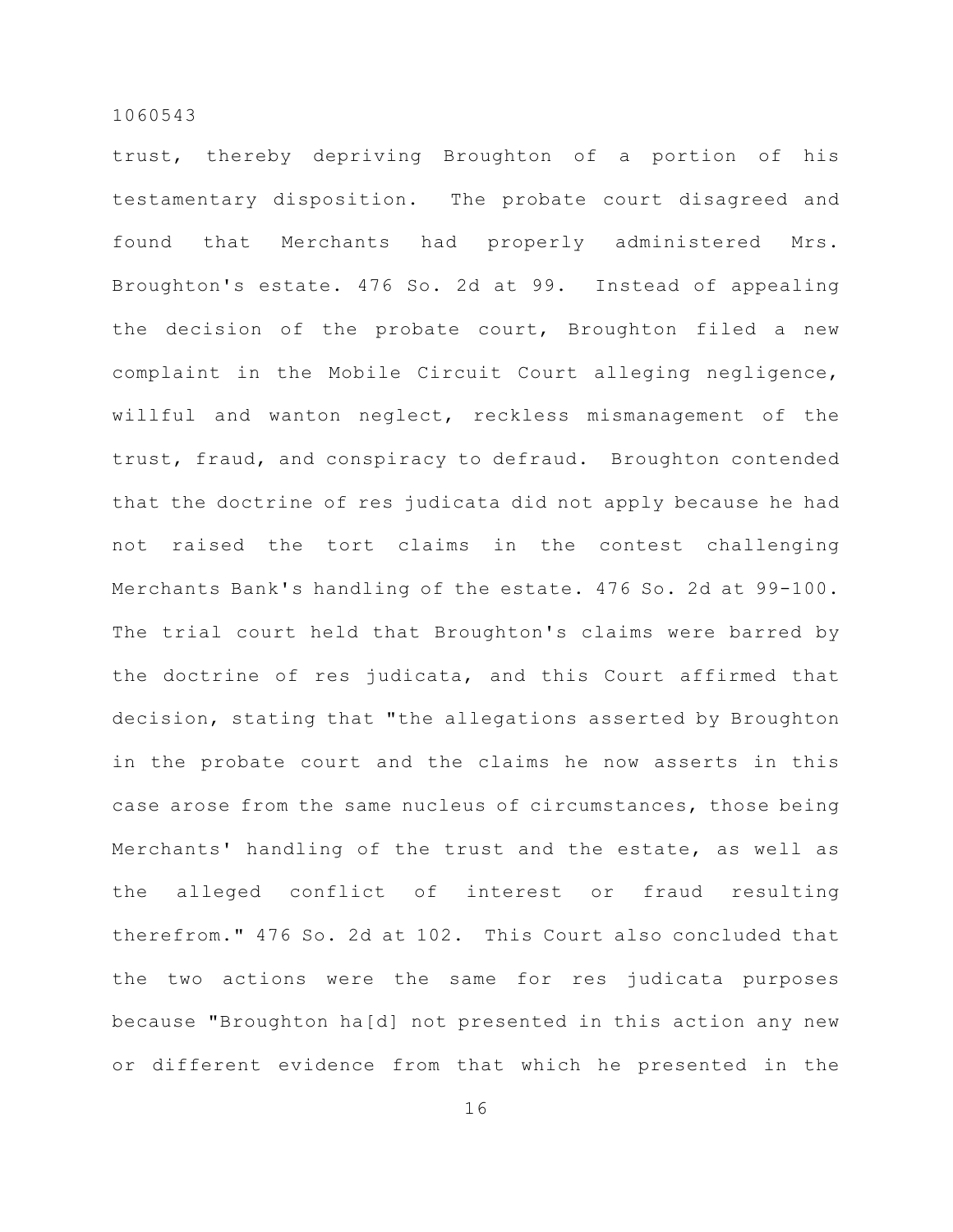probate court." 476 So. 2d at 102.

In this case, CNH defended against McDonald's unemployment-compensation action by arguing that her dishonest and criminal acts defrauded CNH of over \$1,000,000 and disqualified her for unemployment-compensation benefits. After the hearing officer determined that McDonald was eligible to receive unemployment-compensation, CNH brought a civil action in the Tallapoosa Circuit Court alleging, among other charges, that McDonald had committed fraud, conspiracy to commit fraud, and civil theft. Like the conduct at issue in Broughton, the conduct that formed the basis of CNH's defense in the unemployment-compensation action and the conduct that forms the basis of CNH's claims in the civil action both arise out of the same nucleus of operative facts. Moreover, CNH would have to present substantially the same evidence in its civil action that it presented in its unemployment-compensation action because both cases require evidence directed at proving that McDonald defrauded CNH.

CNH further contends that the unemployment-compensation action and this civil action are not the same cause of action for res judicata purposes because the standard of proof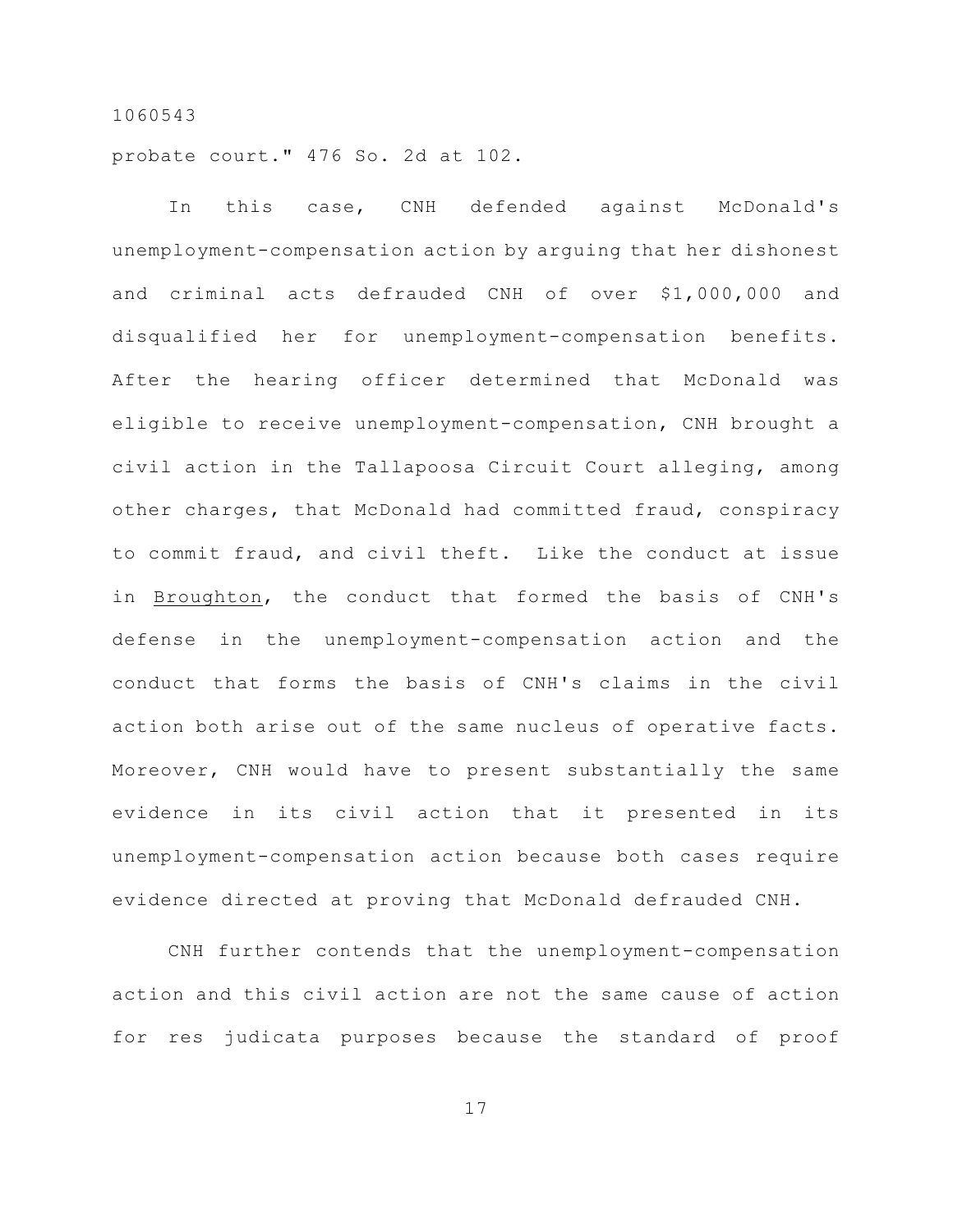applied in the unemployment-compensation action differs from that applied in this civil suit. CNH points to language in the written decision of the appeals division of the Department of Industrial Relations that "[t]he evidence does not show conclusively that the claimant misappropriated company funds or knowingly aided and abetted others in the theft of funds." CNH argues that this language illustrates that the appeals division applied a "conclusive-evidence" standard of proof in the unemployment proceeding and further contends that this conclusive-evidence standard is higher than the preponderanceof-the-evidence standard applied in civil cases. CNH argues that res judicata should not preclude it from bringing its claim against McDonald, because, it argues, CNH may be able to satisfy the lower preponderance-of-the-evidence standard. The language from the decision of the appeals division, however, is the only evidence CNH provides to substantiate its claim that the standard of proof in an unemployment-compensation proceeding is a conclusive-evidence standard. CNH does not cite any statute or caselaw that demonstrates that the standard of proof in unemployment-compensation proceedings is higher than the preponderance-of-the-evidence standard in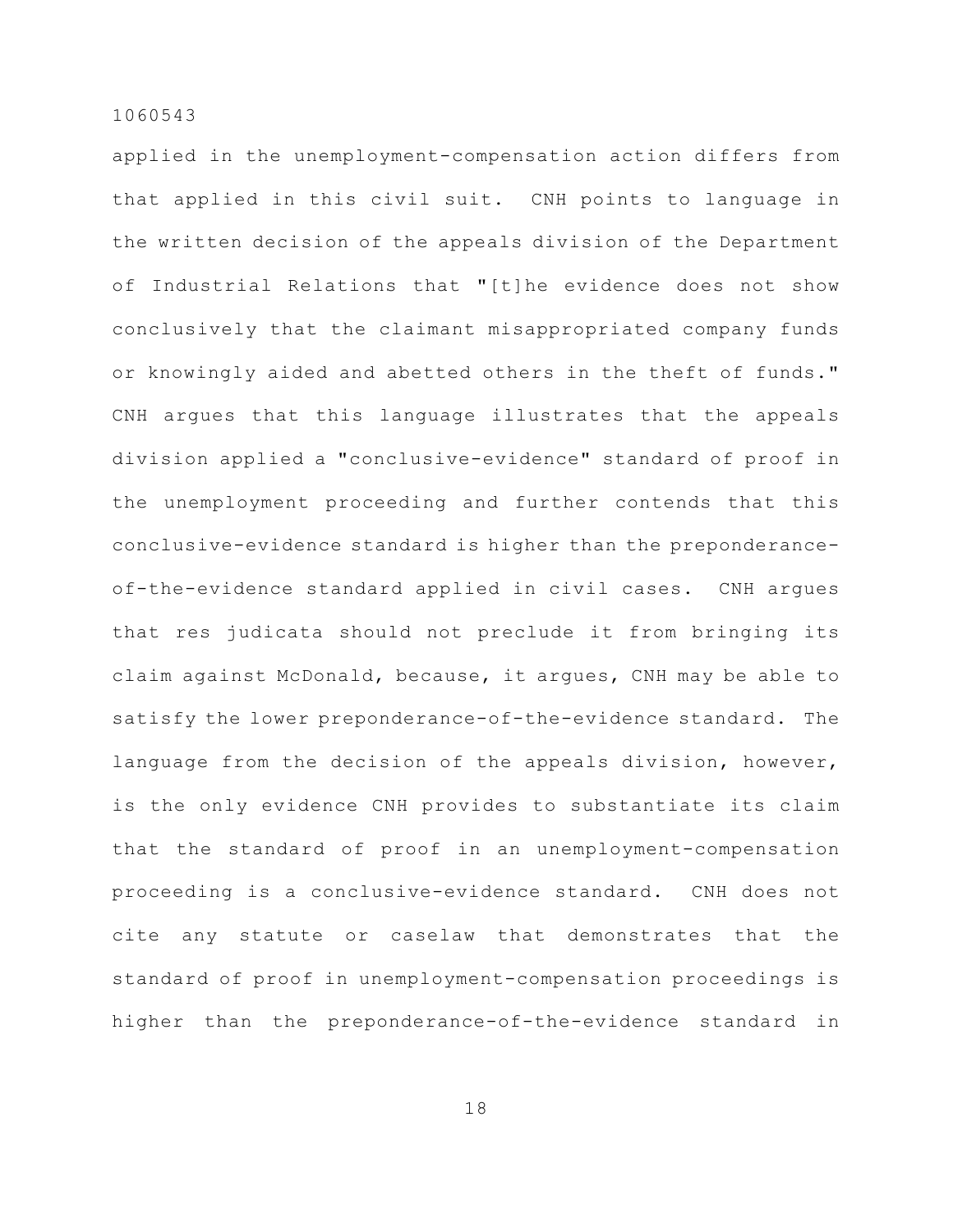civil cases. "'When an appellant fails to cite any authority <sup>6</sup> for an argument on a particular issue, this Court may affirm the judgment as to that issue, for it is neither this Court's duty nor its function to perform an appellant's legal research.'" Ex parte Showers, 812 So. 2d 277, 281 (Ala. 2001) (citing City of Birmingham v. Business Realty Inv. Co., 722 So. 2d 747, 752 (Ala. 1998)). Nor does CNH present an argument that the standard of proof in unemploymentcompensation proceedings is higher than the general preponderance-of-the-evidence standard.<sup>7</sup> Therefore, because

We note that  $$ 25-4-78$ , Ala. Code 1975, apparently does not specify the standard of proof that applies when an employer raises a defense to an unemployment-compensation claim. We have generally held that "'a claimant has the burden of proving that he or she is eligible to receive benefits under Ala. Code 1975, § 25-4-77, and that he or she is not disqualified from receiving benefits by § 25-4-78.'" Wal-Mart Stores, Inc. v. Hepp, 882 So. 2d 329, 333 (Ala. 2003) (quoting Wal-Mart Stores, Inc. v. Smitherman, 743 So. 2d 442, 445 (Ala. 1999)). Significantly, the Workers' Compensation Act, a counterpart statute to the unemployment-compensation statute, specifies that the general standard of proof to determine eligibility or disqualification for workers' compensation benefits is the preponderance-of-the-evidence standard. § 25-5-81(c), Ala. Code 1975.

 ${}^{7}$ It is not sufficient to demonstrate that a higher standard was erroneously applied in this particular unemployment-compensation case, because any such claim of error was abandoned when CNH failed to appeal the administrative decision on that ground. Butler Cotton Oil Co. v. Brooks, 204 Ala. 195, 197, 85 So. 778, 779 (1920)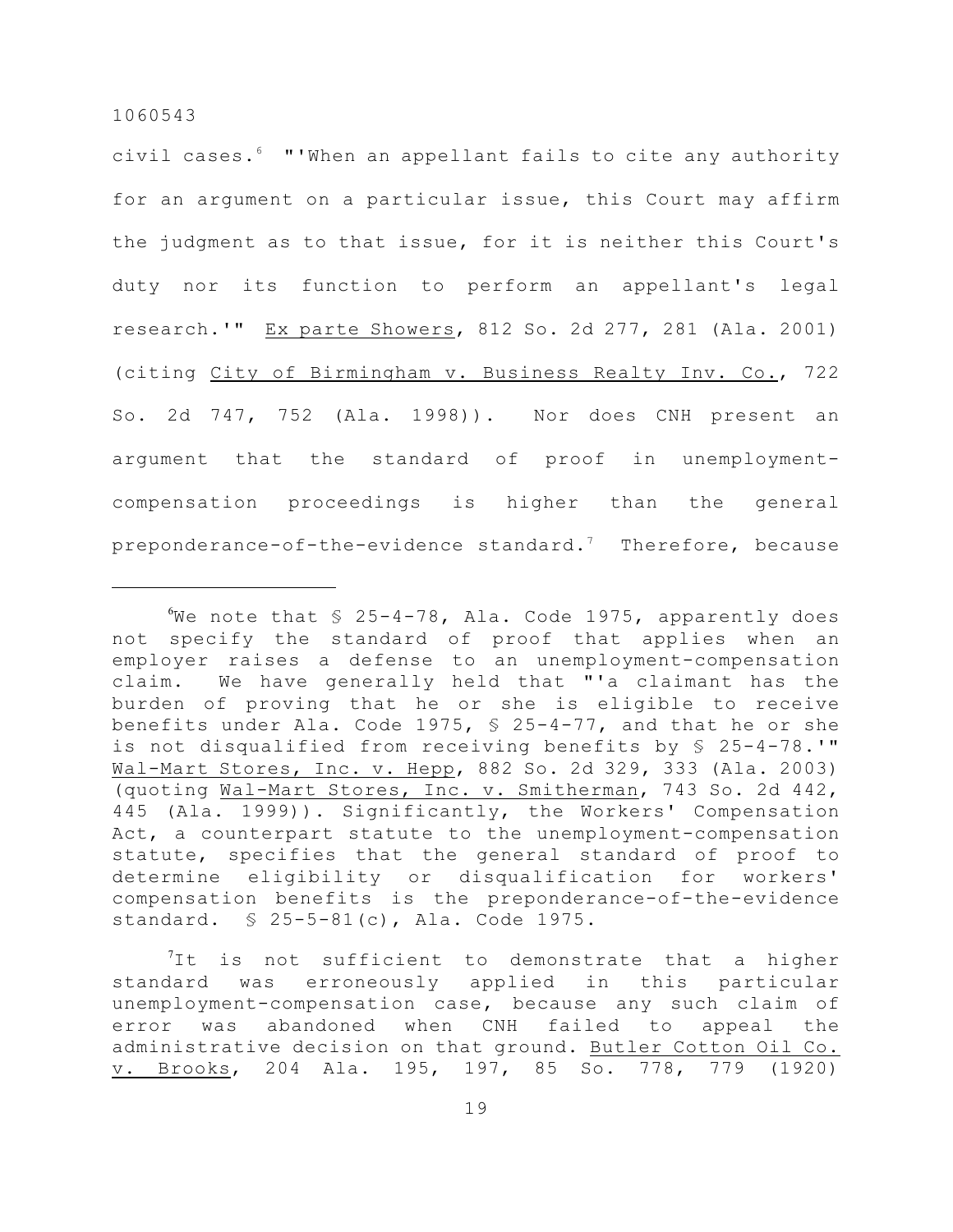CNH has not demonstrated that the standard of proof in an unemployment-compensation proceeding is higher than that in a civil action, we are not persuaded that the two proceedings are different causes of action for res judicata purposes.

We conclude that the four requirements for the application of res judicata have been satisfied and that CNH's claims against McDonald are barred. Because we find that CNH's civil action is barred by res judicata, we do not address McDonald's separate collateral estoppel argument.

CNH asserts further that even if the affirmative defenses of res judicata and collateral estoppel are available to McDonald, she should be judicially estopped from raising those defenses because, it says, McDonald's argument that § 6-5-440 required CNH to elect whether to pursue its civil action in Tallapoosa County or its administrative appeal in Coosa County is inconsistent with her argument that the civil action is barred by the doctrine of res judicata. CNH contends that McDonald's maneuver in invoking the election statute forced it

<sup>(&</sup>quot;Appellant's motion to dismiss the appeal on the ground that the transcript was not filed in the office of the clerk within 60 days after the signing of the bill of exceptions ... is waived by the failure to submit the motion at the time of submission on the merits.").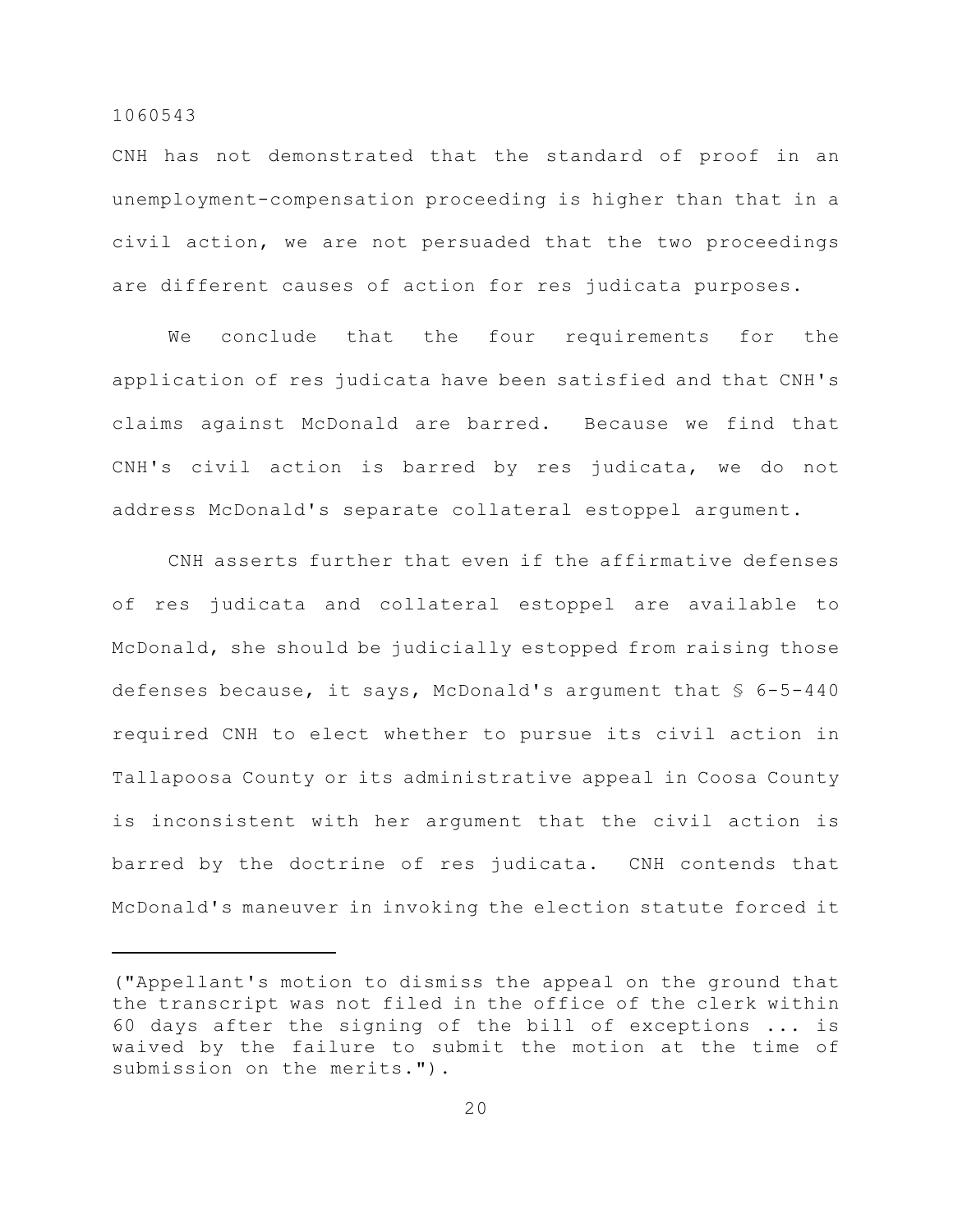to choose between (1) pursuing the administrative appeal and attempting to disqualify McDonald from unemploymentcompensation benefits, and (2) dismissing the administrative appeal, which permitted McDonald to receive unemployment benefits but which presumably was going to allow CNH to seek monetary damages for fraud and other claims in its civil action. McDonald, however, argues that she did not change her position throughout the course of the two proceedings because, she says, she has consistently maintained that the administrative appeal in the Coosa Circuit Court and the civil action in the Tallapoosa Circuit Court were the same cause of action. McDonald contends that under § 6-5-440, Ala. Code 1975, CNH is not permitted to pursue the same cause of action in two separate actions, and that she therefore properly exercised the statutory prerogative to have CNH elect which action it chose to pursue.

For judicial estoppel to apply,

"'(1) "a party's later position must be 'clearly inconsistent' with its earlier position"; (2) the party must have been successful in the prior proceeding so that "judicial acceptance of an inconsistent position in a later proceeding would create 'the perception that either the first or second court was misled'" (quoting Edwards v. Aetna Life Ins. Co., 690 F.2d 595, 599 (6th Cir. 1982));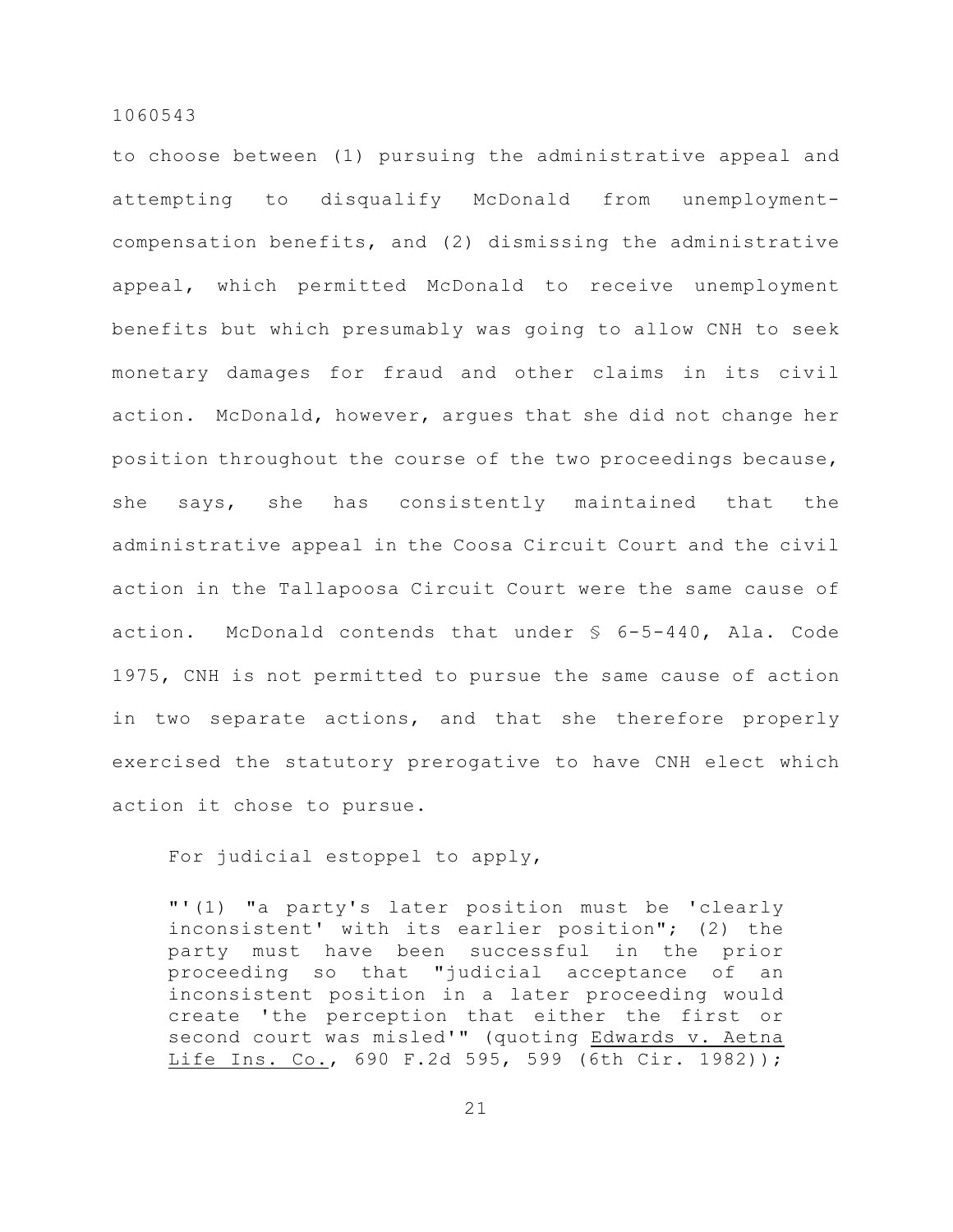and (3) the party seeking to assert an inconsistent position must "derive an unfair advantage or impose an unfair detriment on the opposing party if not estopped." 532 U.S. at 750-51, 121 S. Ct. 1808. No requirement of a showing of privity or reliance appears in the foregoing statement of factors to consider in determining the applicability of the doctrine of judicial estoppel."

Middleton v. Caterpillar Indus. Inc., [Ms. 1050939, August 17, 2007] \_\_\_\_\_ So. 2d \_\_\_\_\_ (Ala. 2007) (quoting Ex parte First Alabama Bank, 883 So. 2d 1236, 1246 (Ala. 2003) (citing in turn New Hampshire v. Maine, 532 U.S. 742 (2001)).

We are not persuaded that judicial estoppel applies here. The procedural history supports McDonald's claim that she has maintained consistent positions throughout the two proceedings. She initially argued that the civil action pending in the Tallapoosa Circuit Court should have been transferred to the Coosa Circuit Court because the civil action and the administrative appeal were "in fact two civil actions pending against her for the 'same cause of action.'" McDonald's brief at 24. After we held that the transfer was not authorized by § 6-5-440, Ala. Code 1975, McDonald asserted that CNH was required to elect which action it wished to pursue, because CNH was not entitled to pursue the same action against her in two different courts. Thus, McDonald never